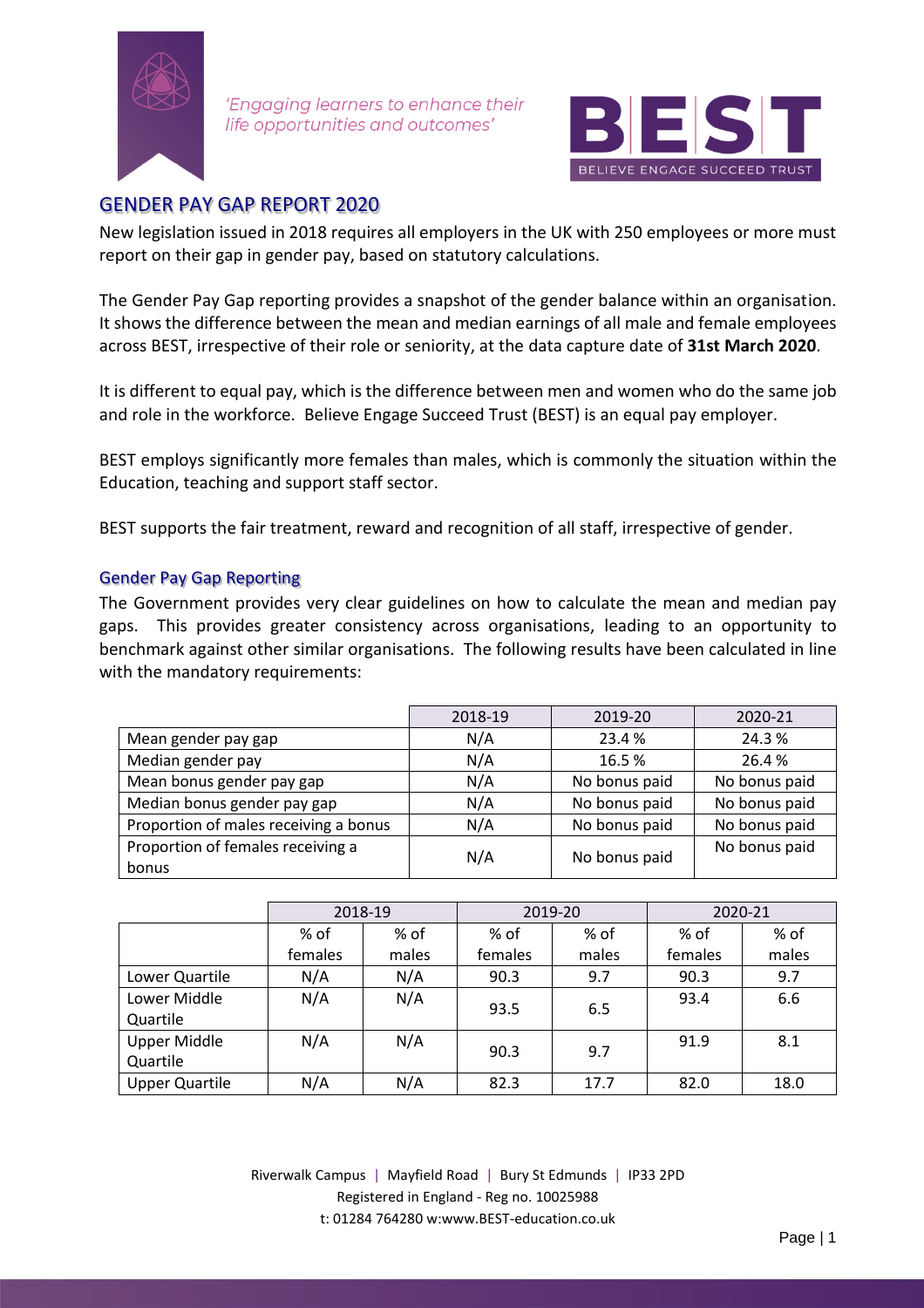## Gender Pay Gap Narrative

Across all employees regardless of their role and seniority, BEST's mean pay gap falls in favour of males at 24.3%, and the median pay gap between men and women is 26.4%.

Both of these pay gaps reflect the demographic of the Trust's workforce. The Trust's workforce comprises 89% women. There is a substantial skew of women in the lower salaried jobs (see lower three quartiles below), such as cleaning, catering and learning support assistant roles, which are part-time and / or term time only roles. Historically, these roles are predominantly sought and occupied by women.

BEST has adopted the national teacher and teacher leadership pay scales. Teaching staff are remunerated on the national School Teachers Pay & Conditions document (STPCD), an incremental pay scale which rewards them for their professional performance, wider contribution to the schools and their level of experience. Teachers on the main pay spine are able to increase their pay by undertaking additional responsibilities for teaching and learning and special educational needs. Support staff salaries follow the nationally agreed Local Government Pay Scales.

BEST is committed to ensuring that all staff receive equal pay for equal work, regardless of gender or any other characteristic. Staff employed by BEST are treated equally on appointment and throughout their careers with us.

## Benchmarking

BEST operates one Alternative Provision and two Special Schools. In terms of staffing, the two special schools combined have far more staff than the PRU. For benchmarking, BEST has chosen four similar sized MATS; two which operate alternative provisions (Engage MAT and TBAP), and three which operate special schools (The Eden Academy, Horizons Specialist Academy Trust and SEAX Trust).

|                       | Employer    | Mean    | Median  | %        | %        | %        | %        |
|-----------------------|-------------|---------|---------|----------|----------|----------|----------|
|                       | <b>Size</b> | Pay Gap | Pay Gap | Female   | Female   | Female   | Female   |
|                       |             |         |         | Lower    | Lower    | Upper    | Upper    |
|                       |             |         |         | Quartile | Middle   | Middle   | Quartile |
| Employer              |             |         |         |          | Quartile | Quartile |          |
| <b>Believe Engage</b> | 250 to 499  | 24.3    | 26.4    | 90.3     | 93.4     | 91.9     | 82.0     |
| <b>Succeed Trust</b>  |             |         |         |          |          |          |          |
| * The Eden Academy    | 250 to 499  | 25.6    | 18.9    | 95.0     | 93.8     | 92.5     | 86.3     |
| * The Engage MAT      | 250 to 499  | 10.1    | 20.6    | 71.6     | 83.3     | 74.6     | 72.7     |
| <b>TBAP Trust</b>     | 250 to 499  | 11.2    | 6.6     | 74.0     | 59.0     | 59.0     | 63.0     |
| <b>SEAX Trust</b>     | 250 to 499  | 1.9     | 5.3     | 89.4     | 87.7     | 71.3     | 75.6     |
| <b>Horizons Trust</b> | 250 to 499  | 26.0    | 32.9    | 88.6     | 82.9     | 78.6     | 54.3     |

*\* Latest data available for benchmarking purposes relates to the 2018-19 reporting year*